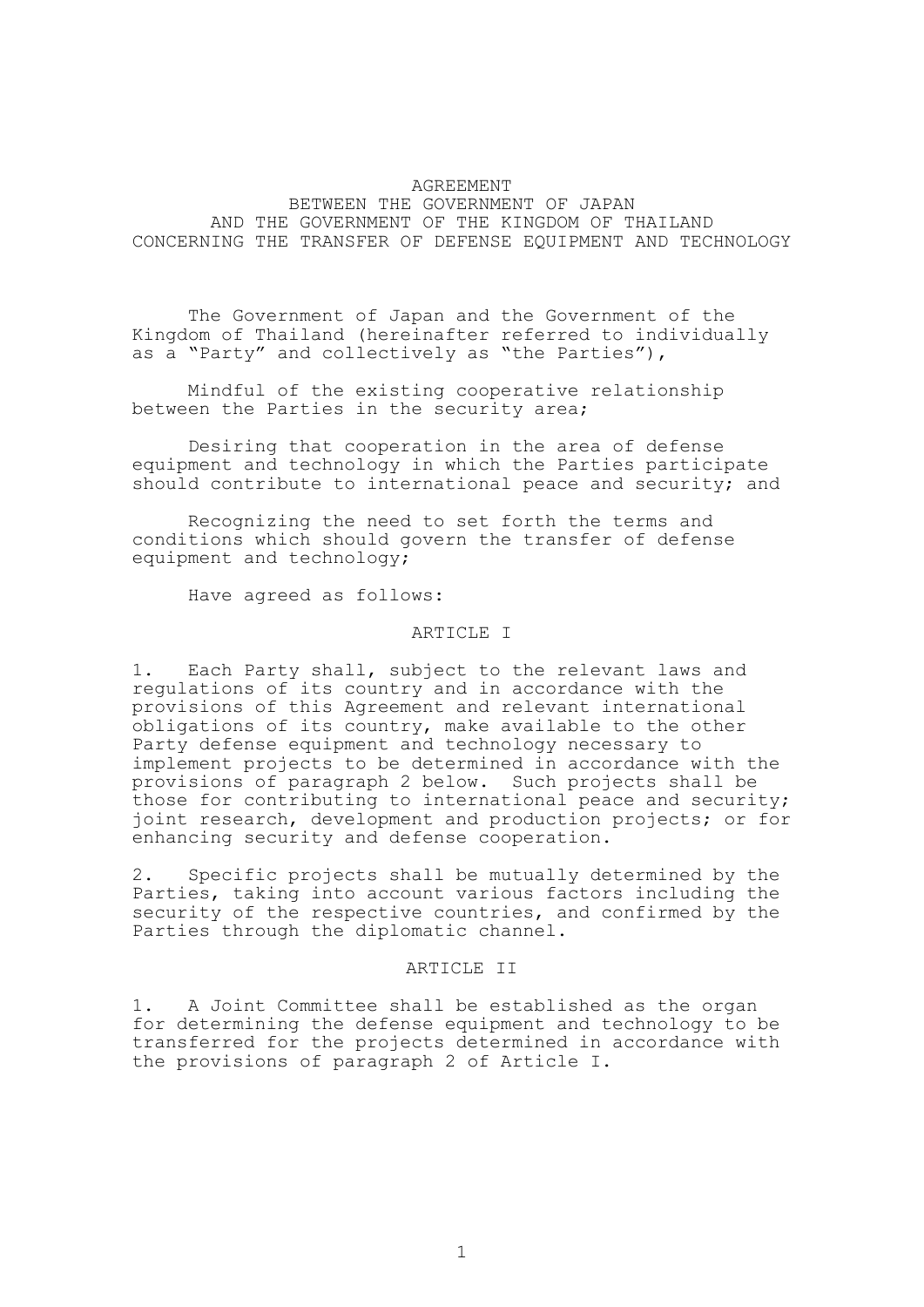2. The Joint Committee shall be composed of two national sections.

The Japanese Section shall be composed of:

- a representative of the Ministry of Defense;
- a representative of the Ministry of Foreign Affairs; and
- a representative of the Ministry of Economy, Trade and Industry.

The Thai Section shall be composed of:

a representative of the Ministry of Defence (the Joint Logistics Committee of the Ministry of Defence or its successor).

3. The relevant information necessary for determining the defense equipment and technology to be transferred shall be communicated to the national sections through the diplomatic channel.

4. Based on the relevant information communicated in accordance with the provisions of paragraph 3 above, the defense equipment and technology to be transferred shall be determined by the Joint Committee.

5. Detailed arrangements providing for, *inter alia*, the defense equipment and technology to be transferred, persons who shall be party to the transfer, and the detailed terms and conditions of the transfer, shall be made between the competent authorities of the Parties in order to implement this Agreement. The competent authorities of the Government of Japan shall be the Ministry of Defense and the Ministry of Economy, Trade and Industry; the competent authority of the Government of the Kingdom of Thailand shall be the Ministry of Defence.

# ARTICLE III

1. Each Party shall make effective use of defense equipment and technology transferred from the other Party in a manner consistent with the purposes and principles of the Charter of the United Nations, and such other purposes as may be determined in the detailed arrangements, and neither Party shall devote such defense equipment and technology to any other purpose.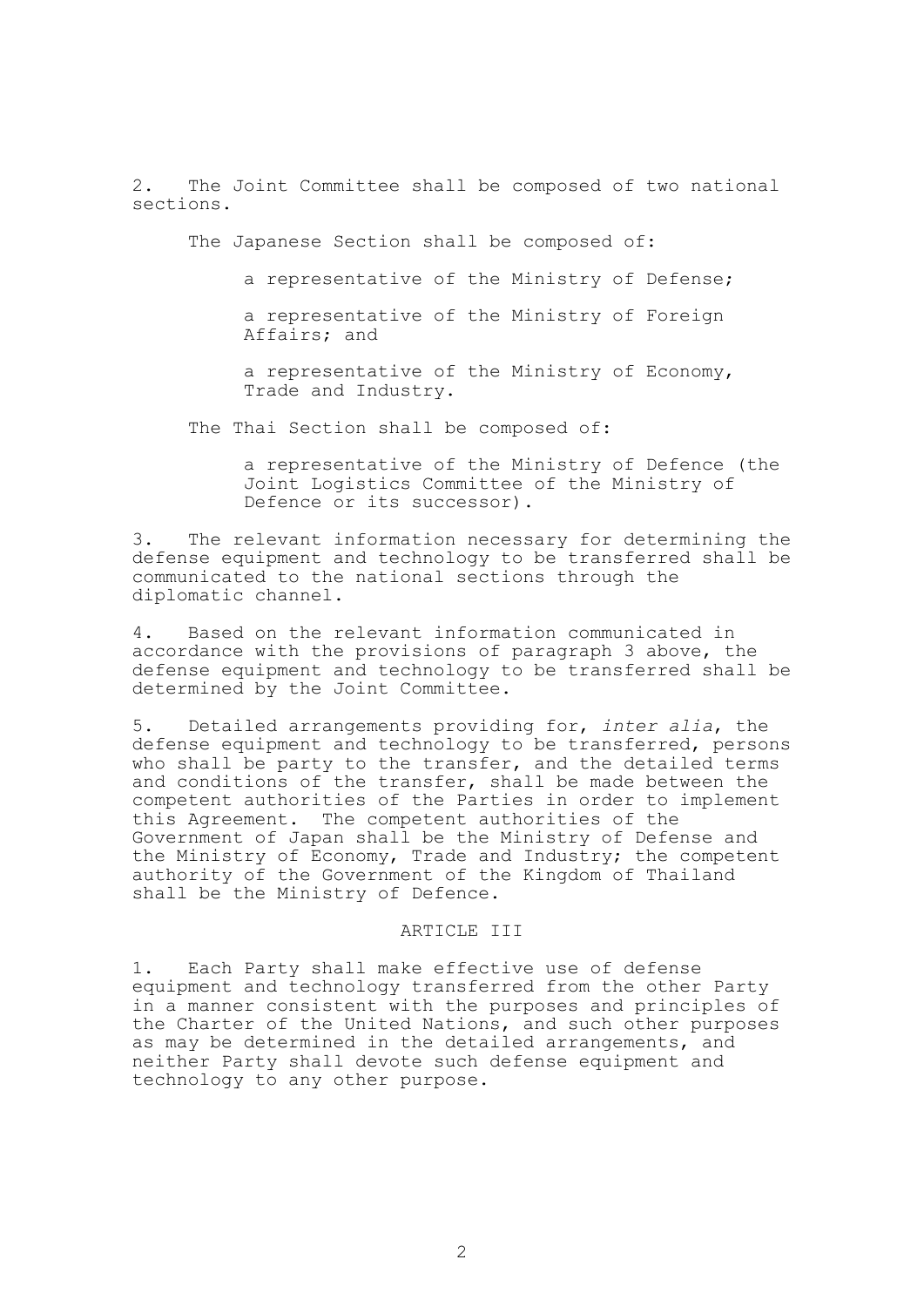2. Each Party shall not transfer to any person who is not an officer or agent including contractor and subcontractor of such Party, or to any other Government, title to or possession of any defense equipment and technology transferred pursuant to this Agreement, without the prior written consent of the Party which transferred such defense equipment and technology.

#### ARTICLE IV

Each Party shall, subject to the relevant laws and regulations of its country and in accordance with other applicable international agreements between the Parties, take necessary measures to protect classified information transferred from the other Party pursuant to this Agreement.

# ARTICLE V

This Agreement and all arrangements to be made hereunder shall be implemented subject to the relevant laws and regulations and budgetary appropriations of the respective countries.

## ARTICLE VI

Any matter relating to the interpretation or application of this Agreement and all arrangements to be made hereunder shall be resolved solely through consultation between the Parties.

## ARTICLE VII

1. This Agreement shall enter into force on the date of signature.

2. This Agreement may be amended by written agreement between the Parties. Any amendment of this Agreement shall enter into force on the date of signature thereof.

3. This Agreement shall remain in force for a period of five (5) years and shall be automatically extended annually thereafter unless either Party notifies the other in writing through the diplomatic channel ninety (90) days in advance of its intention to terminate this Agreement.

4. Notwithstanding the termination of this Agreement, the provisions of Articles III, IV, V, and VI shall remain in force in respect of the defense equipment and technology transferred under this Agreement.